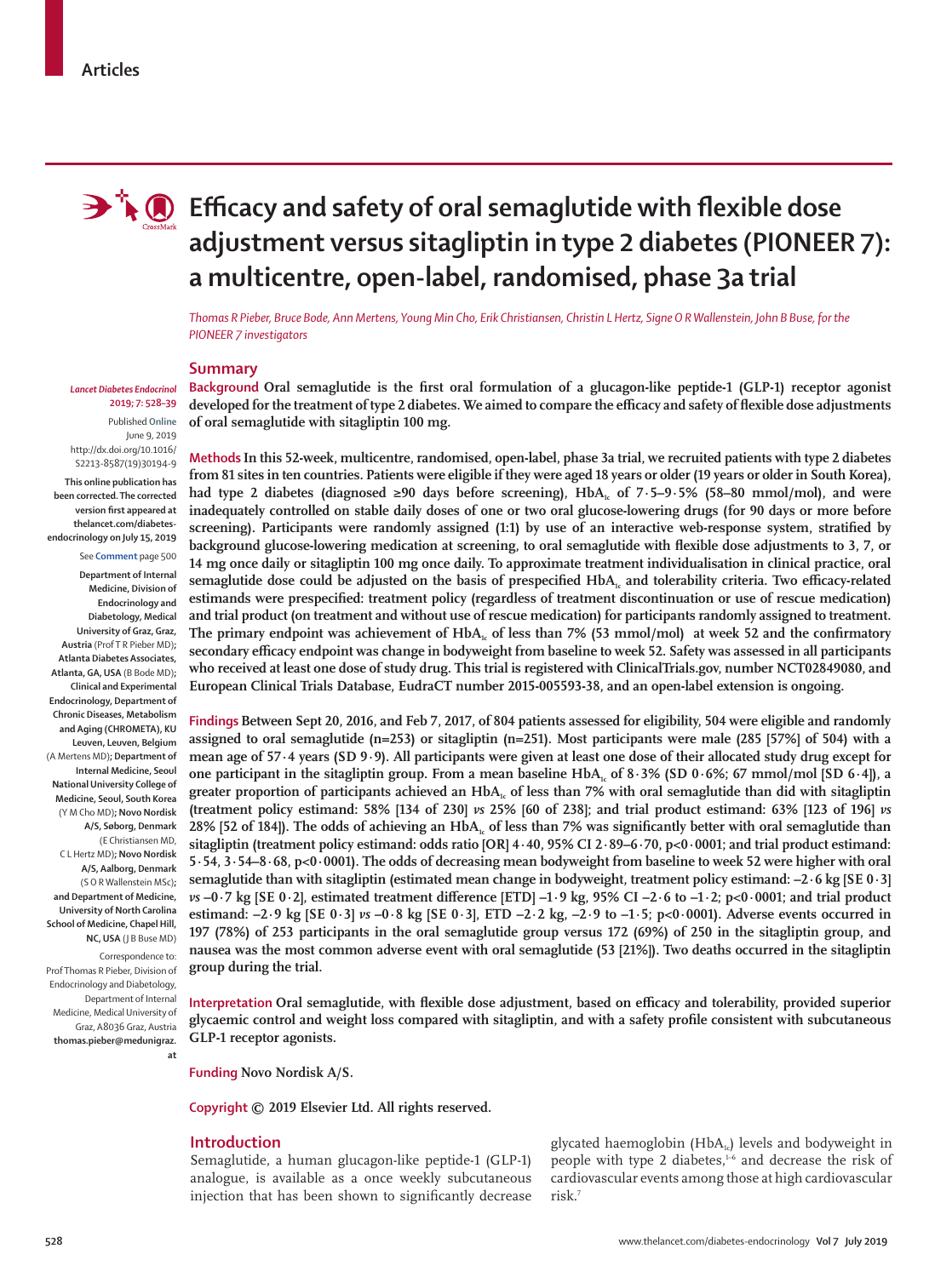# **Research in context**

#### **Evidence before this study**

GLP-1 receptor agonists are an established class of drugs that have been shown to have high glucose-lowering efficacy and to induce decreases in bodyweight. Available GLP-1 receptor agonists include dulaglutide, exenatide, liraglutide, lixisenatide, and semaglutide, all of which are only available in subcutaneous formulations. Subcutaneous semaglutide has been extensively studied in comparison with placebo and various active comparators in patients with type 2 diabetes in the phase 3 SUSTAIN trial programme. The SUSTAIN 2 trial has shown improved glycaemic control and decreased bodyweight with subcutaneous semaglutide compared with sitagliptin in type 2 diabetes, when added to metformin or thiazolidinediones, or both. We searched PubMed on Jan 17, 2019, with no date or language restrictions to identify relevant clinical trials using the search term "oral semaglutide". This search revealed only clinical pharmacology studies and a phase 2 dose-finding trial with oral semaglutide, which were used to inform the design of the current phase 3a PIONEER 7 trial.

#### **Added value of this study**

To our knowledge, the PIONEER 7 trial is the first to assess the efficacy and safety of oral semaglutide using a flexible

dose-adjustment approach to approximate clinical practice. We found that in patients with type 2 diabetes on one or two glucose-lowering drugs, once-daily oral semaglutide with flexible dose adjustment (guided by glycaemic efficacy and gastrointestinal tolerability) provides superior glycaemic control and decreases in bodyweight compared with the DPP-4 inhibitor, sitagliptin, even though not all patients received or needed the highest dose of oral semaglutide to achieve the target HbA<sub>1c</sub> of less than 7% (53 mmol/mol). The safety profile of oral semaglutide was consistent with that expected for the GLP-1 receptor agonist class.

# **Implications of all the available evidence**

This trial is one of the first phase 3 trials to compare an oral GLP-1 receptor agonist with a DPP-4 inhibitor. Additionally, the flexible dose-adjustment approach to the administration of oral semaglutide might be more relevant to clinical practice. Furthermore, our results suggest that oral semaglutide could become a promising new oral treatment option for patients with type 2 diabetes. Further insights into the efficacy of oral semaglutide compared with other glucose-lowering drugs are anticipated from additional studies in the comprehensive PIONEER clinical trial programme.

To expand treatment options for patients, semaglutide has been developed as an oral formulation. To improve its bioavailability after oral administration, semaglutide is co-formulated into a tablet with an absorption enhancer, sodium N-(8-[2-hydroxylbenzoyl] amino) caprylate, which is designed to protect peptides, such as semaglutide, from proteolytic degradation and promote absorption across the gastric mucosa.<sup>8</sup> In the first completed phase 3 trial to investigate oral semaglutide, PIONEER 1,9,10 monotherapy with once-daily oral semaglutide at doses of 3, 7, and 14 mg provided superior and dose-dependent decreases in  $HbA<sub>1c</sub>$  compared with placebo, and superior decreases in bodyweight at the highest dose, in patients with type 2 diabetes whose glycaemia was insufficiently controlled on diet and exercise. Oral semaglutide 7 mg and 14 mg doses have also shown superior decreases in  $HbA<sub>1c</sub>$  and bodyweight compared with sitagliptin in the PIONEER 3 trial.<sup>11</sup>

The phase 3a trial reported herein, PIONEER 7, sought to assess the efficacy and safety of once-daily oral semaglutide, administered according to an individualised and flexible dose-adjustment approach, compared with a fixed dose of an established once-daily oral drug, the dipeptidyl peptidase-4 (DPP-4) inhibitor sitagliptin. The flexible dose-adjustment approach for oral semaglutide was designed to mimic the individualised approach used in clinical practice, with treatment dose being increased or decreased depending on glycaemic efficacy and gastrointestinal tolerability, rather than the fixed-dose schedule typically used in clinical trials. To further reflect clinical practice and consensus recommendations, $12$  the trial enrolled patients who were already receiving one or two oral glucose-lowering drugs**.**

## **Methods**

#### **Study design**

This randomised, open-label, active-controlled, multicentre, phase 3a trial was undertaken at 81 sites in Argentina (three sites), Austria (three sites), Belgium (seven sites), Brazil (two sites), Egypt (four sites), Norway (five sites), South Korea (seven sites), Switzerland (eight sites), Turkey (eight sites), and the USA (34 sites).

Two different scientific questions associated with efficacy were addressed through the definition of two estimands: treatment policy and trial product. Both estimands were defined on the basis of interactions with regulatory agencies.

The treatment policy estimand assesses the treatment effect for all randomly assigned participants regardless of treatment discontinuation or use of rescue medication. The treatment policy estimand was the primary estimand for all efficacy endpoints. This estimand reflects the intention-to-treat principle as defined in International Conference on Harmonisation Guidelines for Good Clinical Practice (ICH) E9.13 The estimand reflects the effect of initiating treatment with oral semaglutide compared with initiating treatment with sitagliptin, both potentially followed by discontinuation of study drug, or addition of or switch to another glucose-lowering medication.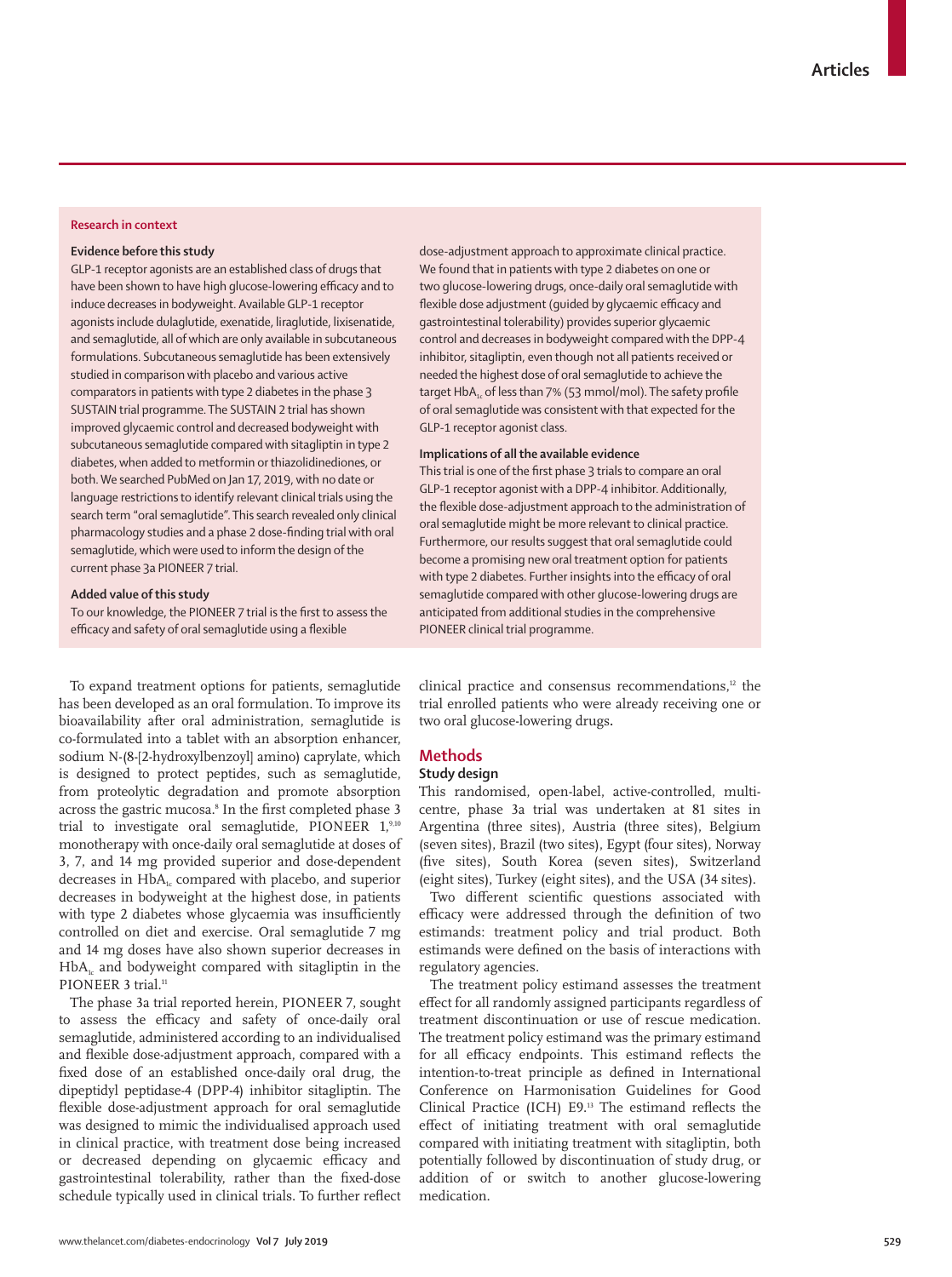The trial product estimand assesses the treatment effect for all randomly assigned participants under the assumption that all participants remained on treatment (oral semaglutide or sitagliptin) for the entire planned duration of the trial and did not use rescue medication. The trial product estimand was the secondary estimand for all efficacy endpoints. This estimand aims to reflect the effect of oral semaglutide compared with sitagliptin without the confounding effect of rescue medication. The statistical analysis that was applied to estimate this estimand is similar to that applied in many phase 3a diabetes trials. Results from such analyses are currently included in many product labels (eg, US prescribing information, and European Union summary of product characteristics [SmPC]) for glucose-lowering drugs (eg, the SmPC for Ozempic).14

Study drug discontinuation and initiation of rescue medication are accounted for by the treatment policy strategy for the treatment policy estimand and by the hypothetical strategy for the trial product estimand as defined in draft ICH E9(R1).<sup>13</sup> Further details on the estimands are in the appendix (pp 2–3).

The trial was undertaken in accordance with ICH Good Clinical Practice, the Declaration of Helsinki, and all applicable regulatory requirements. The trial protocol was approved by the relevant local institutional review boards and independent ethics committees. A redacted protocol is in the appendix (pp 22–164).

See **Online** for appendix

# **Participants**

Eligible patients were aged 18 years or older (or 19 years or older in South Korea) with type 2 diabetes (diagnosed  $≥90$  days before screening), HbA<sub>1c</sub> of 7.5–9.5% (58–80 mmol/mol), and receiving stable daily doses of one or two glucose-lowering drugs (metformin, sulphonylureas, sodium glucose co-transporter-2 [SGLT2] inhibitors, or thiazolidinediones) for 90 days or more before screening. As determined by the investigator, patients also needed to be healthy enough to aim for an  $HbA_{1c}$  treatment target of less than 7 $\cdot$  0% (53 mmol/mol). Key exclusion criteria included renal impairment (estimated glomerular filtration rate [eGFR] of <60 mL/min per 1·73 m²); New York Heart Association class IV heart failure;<sup>15</sup> proliferative retinopathy or maculopathy requiring acute treatment; history of pancreatitis; family or personal history of multiple endocrine neoplasia type 2 or medullary thyroid carcinoma; and a history of malignant neoplasms within the past 5 years. Full eligibility criteria are in the appendix  $(pp 4-5)$ .

All patients provided written informed consent before undertaking any trial-related activities.

# **Randomisation and masking**

Eligible patients were randomly assigned (1:1) to either oral semaglutide once daily with flexible dose adjustment or oral sitagliptin 100 mg once daily, in addition to existing background glucose-lowering medication. Randomisation was stratified according to background glucose-lowering medication at screening (with or without sulphonylureas) and using an interactive webresponse system. Due to the nature of the intervention and so that investigators could escalate the dose of oral semaglutide as prespecified, the trial was open label.

## **Procedures**

After a 2-week screening period, participants were randomly assigned to receive oral semaglutide once daily with flexible dose adjustment or oral sitagliptin 100 mg once daily for the 52-week treatment period (appendix p 9). During the treatment phase, participants attended study site visits at weeks 4, 8, 16, 24, 32, 40, 48, and 52 regardless of treatment group. After 52 weeks, participants could either undergo a 5-week follow-up period and complete the trial or, after re-consenting, they could continue in a 52-week extension phase. In this Article we report on the first 52-week, flexible doseadjustment phase of the trial.

All participants who were assigned to oral semaglutide were initiated at a 3 mg dose, which they were given until week 8. At week 8 and every 8 weeks thereafter, the oral semaglutide dose was adjusted on the basis of their  $HbA<sub>1c</sub>$  (measured by a point-of-care device) and gastrointestinal tolerability. For the purposes of dose adjustment, three dose levels were available (3, 7, and 14 mg). At each study visit, the current dose of oral semaglutide was maintained if  $HbA<sub>1c</sub>$  was less than  $7.0\%$ (53 mmol/mol) and escalated to the next dose level if  $HbA<sub>1c</sub>$  was 7.0% (53 mmol/mol) or higher, unless participants had reported moderate-to-severe nausea or vomiting for 3 or more days in the week before the scheduled visit. If participants reported moderate-tosevere nausea or vomiting, the oral semaglutide dose was maintained or decreased to a minimum of 3 mg once daily, irrespective of the  $HbA_{1c}$  level and at the investigator's discretion. Participants were instructed to take the oral semaglutide tablet in the morning, in a fasted state, with up to 120 mL of water, at least 30 min before any other food, beverage, or other oral medication.

Patients with persistent or unacceptable hyperglycaemia were to be offered treatment intensification with rescue medication at the investigator's discretion. From week 32, persistent or unacceptable hyperglycaemia was defined as  $HbA<sub>1c</sub>$  of  $8.5\%$  (69 $\cdot$ 4 mmol/mol) or higher, assessed at a central laboratory (ICON Laboratory Services, Dublin, Ireland). Rescue medication was selected in accordance with American Diabetes Association (ADA) or European Association for the Study of Diabetes guidelines,<sup>16</sup> excluding use of GLP-1 receptor agonists, DPP-4 inhibitors, and amylin analogues. Participants who discontinued study drug prematurely were switched to an alternative glucose-lowering drug at the investigator's discretion, including drugs not permitted as rescue medication. All participants were followed up throughout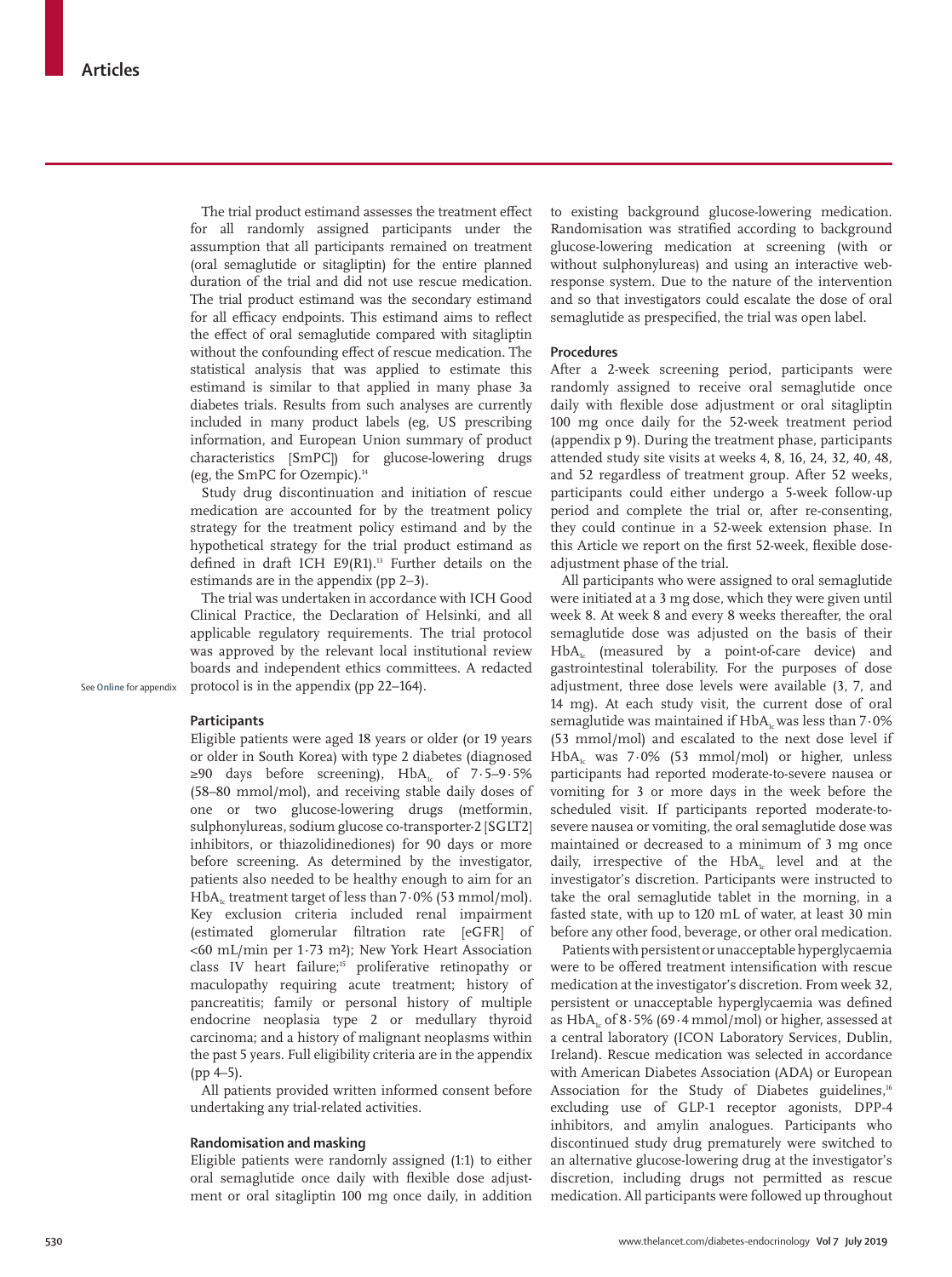the 52-week trial period irrespective of use of rescue medication or premature discontinuation of the assigned trial drug, except for those who withdrew consent.

Bodyweight was assessed at baseline and weeks 8, 16, 24, 32, 40, 48 and 52, or within 3 days of study drug discontinuation. Blood samples were drawn at baseline and then every 8 weeks, with  $HbA<sub>1c</sub>$  assessed at these timepoints by the central laboratory. Blood samples were also assessed for fasting plasma glucose and fasting lipid profile. Details of other efficacy assessments are in the appendix (p 6).

We recorded adverse events at every visit, including a 5-week safety follow-up visit at week 57 or within 3 days of study drug discontinuation and again 5 weeks after study drug discontinuation. All adverse events were coded by use of the Medical Dictionary for Regulatory Activities (version 20.1). Adverse events were defined as any unfavourable and unintended sign (including an abnormal laboratory finding), symptom, or disease temporally associated with the use of a medicinal product, whether or not considered associated with the product. A serious adverse event was defined as any event that resulted in death, a life-threatening experience**,** in-patient hospitalisation or extension of existing hospital admissions; a full list of eligible events is in the appendix (p 6). Details of all safety assessments are in the appendix (p 6). An independent external event adjudication committee was established for masked validation of selected adverse events (death, acute coronary syndrome, cerebrovascular event, heart failure requiring admission to hospital, acute pancreatitis, malignant neoplasm, malignant thyroid neoplasm or C-cell hyperplasia, acute kidney injury, and lactic acidosis).

#### **Outcomes**

The primary endpoint was achievement of the  $HbA<sub>1c</sub>$ target of less than 7·0% (53 mmol/mol) at week 52. The confirmatory secondary efficacy endpoint was change from baseline to week 52 in bodyweight. Supportive secondary efficacy endpoints were change from baseline to week 52 in  $HbA_{1c}$ , fasting plasma glucose, BMI, bodyweight percentage, waist circumference, lipid profile, patient-reported outcomes (Diabetes Treatment Satisfaction Questionnaire [DTSQ]; Short Form-36 [SF-36] version 2 health survey [acute version]); and achievement of  $HbA<sub>1c</sub>$  less than or equal to  $6.5\%$ (48 mmol/mol),<sup>17</sup> bodyweight loss of 5% or more or 10% or more by week 52, and time to use of rescue medication. Composite supportive secondary endpoints assessed achievement at week 52 of HbA<sub>1c</sub> of less than 7% without hypoglycaemia (treatment-emergent severe or confirmed by blood glucose concentration [<3·1 mmol/L or 56 mg/dL] symptomatic hypoglycaemia) or weight gain; and a  $HbA<sub>1c</sub>$  decrease of 1% (10.9 mmol/mol) or more with weight loss of 3% or more. Severe hypoglycaemia was defined in accordance with the ADA classification (an episode requiring assistance of another person to actively administer carbohydrate, glucagon, or take other corrective actions).<sup>18</sup>

Supportive secondary safety endpoints were the number of treatment-emergent adverse events, the number of symptomatic hypoglycaemic episodes that were treatment-emergent severe or confirmed by blood glucose concentration, and whether a participant had a symptomatic hypoglycaemic episode that was treatmentemergent severe or confirmed by blood glucose concentration up to 52 weeks (yes or no). Other safety assessments included changes from baseline to week 52 in laboratory results, vital signs, electrocardiograms, and physical examinations, including eye examinations.

# **Statistical analysis**

We used descriptive statistics to summarise baseline demographic information for all participants who were randomly assigned to a study drug. We calculated the trial sample size to ensure at least 90% power to confirm superiority of oral semaglutide versus sitagliptin for the primary endpoint (treatment policy estimand), with planned enrolment of 500 patients and random assignment to treatment to ensure this power was achieved. We assumed an absolute difference in proportions of 15% and that the proportion of sitagliptin responders was distributed around 20–50%.

We used a hierarchical closed-testing strategy to control the overall type 1 error for the confirmation of efficacy of oral semaglutide for the achievement of HbA<sub>1c</sub> of less than 7% at week 52 and in decrease in bodyweight from baseline to week 52 when assessed by use of the treatment policy estimand.

 We analysed the primary endpoint using a logistic regression model with treatment, region (Africa, Asia, Europe, North America, or South America), and stratification factor (ie, with or without background use of sulphonylurea) as fixed effects and baseline  $HbA<sub>1c</sub>$  as a covariate for both estimands. The treatment effect is presented as an odds ratio (OR) with corresponding 95% CI.

We estimated the treatment policy estimand using a pattern mixture model with multiple imputation to handle missing data at week 52. Data collected at week 52 from all participants who were randomly assigned to treatment, irrespective of premature discontinuation of treatment and initiation of rescue medication, were included in the statistical analysis. We did imputation within groups defined by study drug and treatment status at week 52. This imputation was based on an analysis of covariance model, whereas we did the statistical analysis using a logistic regression model as described for the primary endpoint. We combined the results using Rubin's rule.19

We estimated the trial product estimand using a mixed model for repeated measurements that used data collected before premature discontinuation of study drug or initiation of rescue medication from all participants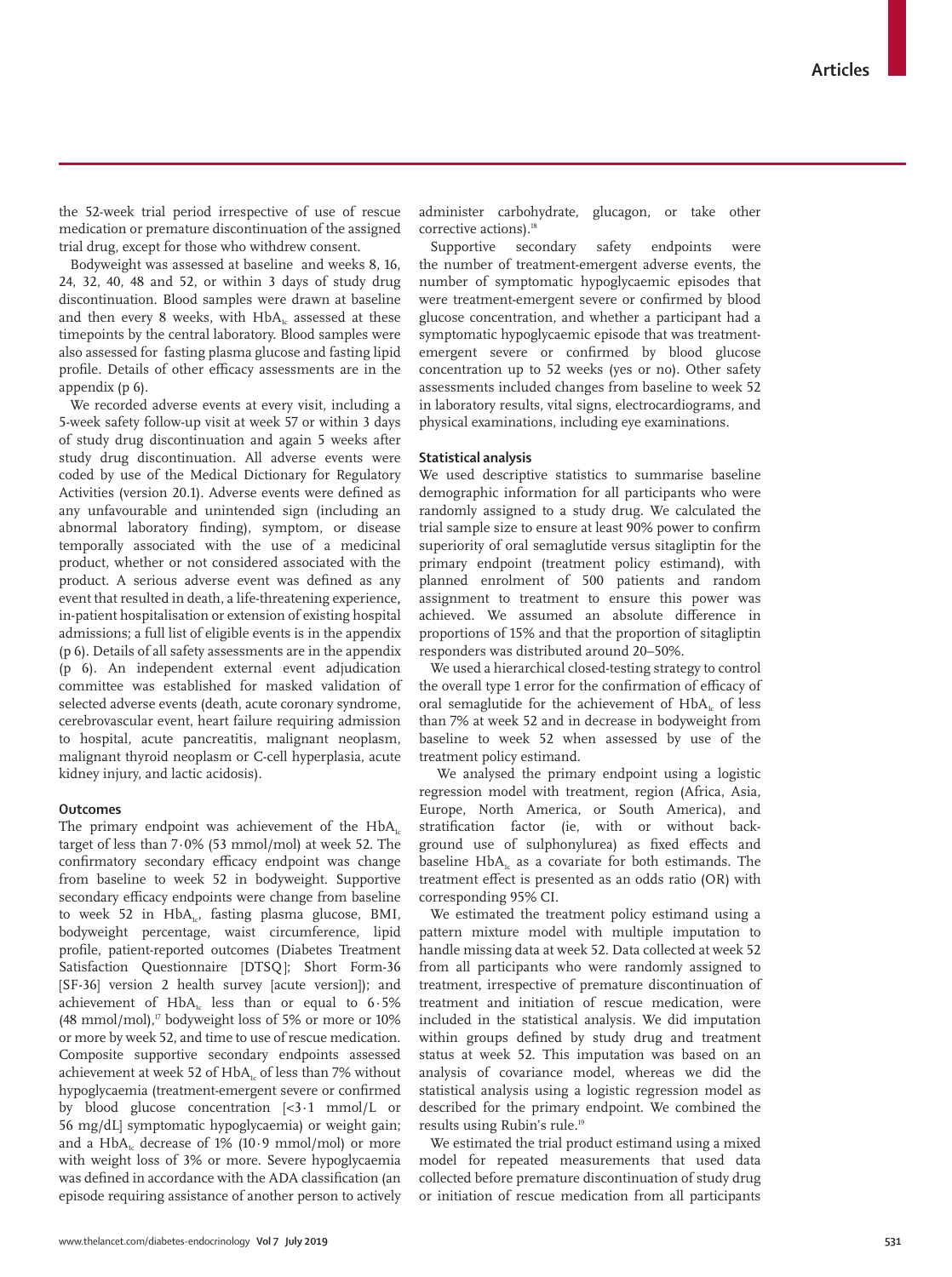

#### *Figure 1:* **Trial profile**

\*This participant was included in the analysis for the treatment policy estimand, but excluded from the safety analysis set. †Includes the one participant who was not exposed to study drug. ‡Excludes one participant with missing visit 10 (week 52) data and who reported discontinuation of study drug after the end of trial date.

> who were randomly assigned to study drug. Further details on the statistical analyses are in the appendix (pp 7–8).

> We analysed time from random assignment to additional glucose-lowering medication using a Cox proportional hazards model with treatment, region, and stratification factor as categorical fixed effects and baseline  $HbA<sub>k</sub>$  as a covariate.

We assessed all safety endpoints using data from all participants exposed to at least one dose of study drug (safety analysis set), and analysed for two observation periods: in-trial period (duration in the trial regardless of premature discontinuation of study drug) and ontreatment period (duration on assigned study drug).

We did all analyses using SAS Version 9.4M2. This trial is registered with ClinicalTrials.gov, number NCT02849080, and the European Clinical Trials Database, EudraCT number 2015-005593-38.

#### **Role of the funding source**

The funder developed the protocol, provided logistical support during the trial, and compiled the data. Data were assessed jointly by the authors and the funder. The authors interpreted the data and wrote the manuscript, with the help of medical writing services funded by the sponsor. All authors had full access to the trial data and provided final approval to submit the manuscript for

publication, and the corresponding author had final responsibility for the decision to submit.

## **Results**

Between Sept 20, 2016, and Feb 7, 2017, of 804 patients assessed for eligibility, 504 were enrolled and randomly assigned to treatment with once-daily oral semaglutide with flexible dose adjustment (n=253; all at an initial dose of 3 mg) or sitagliptin 100 mg (n=251; figure 1). All participants were given at least one dose of their allocated study drug, except one in the sitagliptin group. 241 (95%) of 253 participants in the oral semaglutide group and 244 (97%) of 251 in the sitagliptin group completed the 52-week trial. The treatment schedule was completed by 211 (83%) participants in the oral semaglutide group and 228 (91%) in the sitagliptin group; and 203 (80%) participants in the oral semaglutide group and 190 (76%) in the sitagliptin group completed the trial without receiving rescue medication. Adverse events were the main reason for premature discontinuation of study drug. Demographic and baseline characteristics were similar in the two treatment groups (table 1). Overall, most participants were male (285 [57%] of 504) with a mean age of 57·4 years (SD 9·9), mean duration of diabetes of 8.8 years (SD 6.2), mean  $HbA_1$  of 8.3% (SD 0.6%; 67 mmol/mol [SD 6 $\cdot$ 4]), mean bodyweight of 88 $\cdot$ 6 kg (SD 19 $\cdot$ 8), and mean BMI of 31 $\cdot$ 5 kg/m<sup>2</sup> (SD 6 $\cdot$ 3). Overall, 203 (40%) of 504 participants were receiving one concomitant glucose-lowering drug at baseline (primarily metformin), 299 (59%) were receiving two concomitant glucose-lowering drugs (mostly metformin plus a sulphonylurea), and two (<1%) were receiving three concomitant glucose-lowering drugs (protocol violation, participants included in full analysis set; table 1).

In the oral semaglutide group, 185 (73%) of 253 patients were escalated to the 7 mg dose at week 8 (appendix p 10). Of 212 participants on treatment at week 52, 19 (9%) were receiving 3 mg, 64 (30%) were receiving 7 mg, and 126 (59%) were receiving 14 mg of oral semaglutide (dose information was missing for the remaining three [1%] patients at week 52, but the last known dose was 7 mg for one participant and 14 mg for two participants). Twice as many participants were given additional glucoselowering drugs and more than four-times as many partipants were given rescue medication in the sitagliptin group compared with the oral semaglutide group (appendix p 14).

For the treatment policy estimand, the  $HbA<sub>1c</sub>$  target of less than 7% (53 mmol/mol) at week 52 was achieved by 134 (58%) of 230 participants in the oral semaglutide group versus 60 (25%) of 238 participants with sitagliptin (figure 2). The odds of achieving  $HbA<sub>1c</sub>$  of less than 7% were higher with oral semaglutide than with sitagliptin (OR 4·40, 95% CI 2·89–6·70; p<0·0001). For the trial product estimand,  $HbA<sub>1c</sub>$  of less than 7% at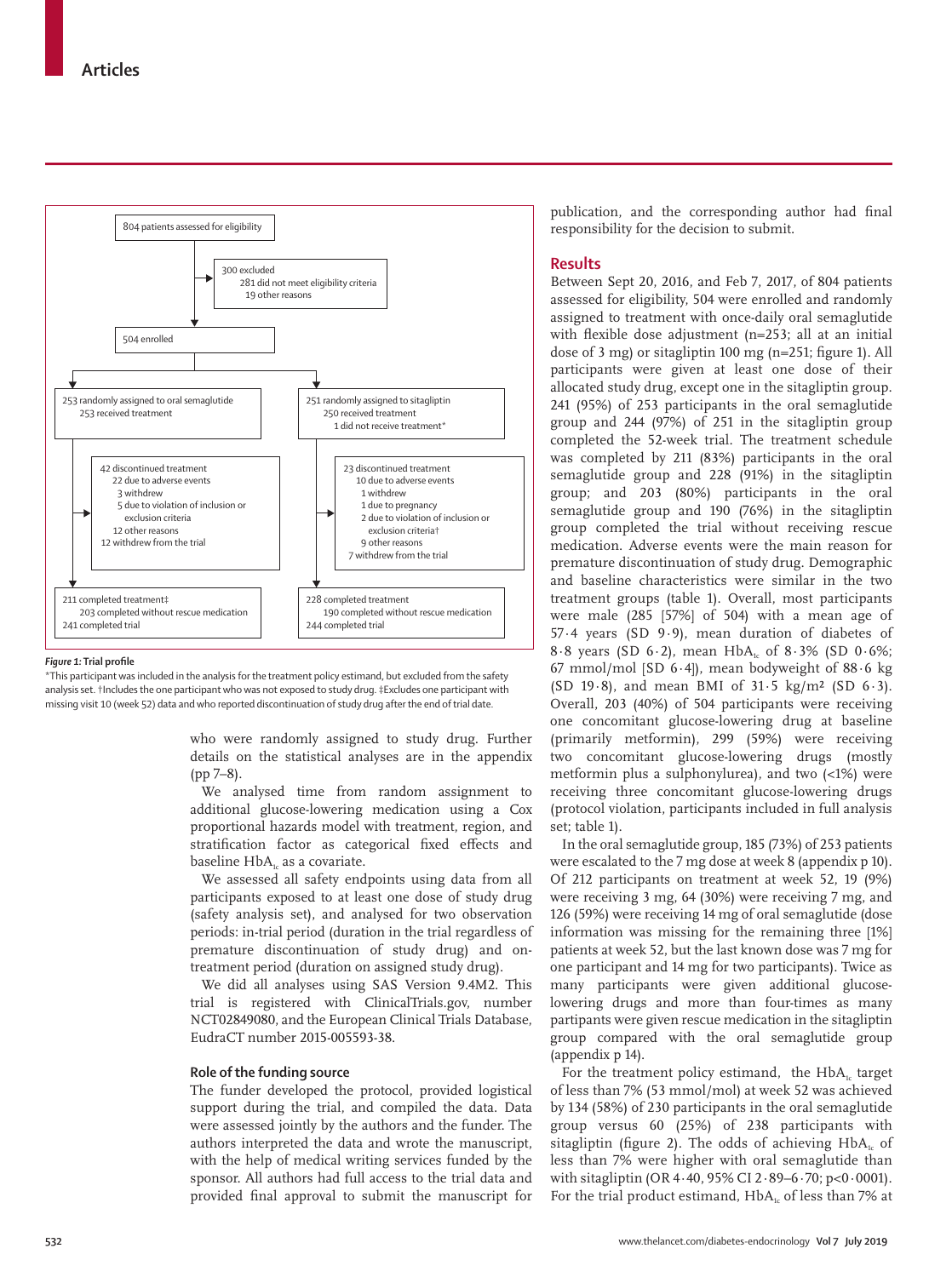**Articles**

|                                                                              | Oral semaglutide<br>group (n=253) | Sitagliptin<br>group (n=251) |  |  |  |
|------------------------------------------------------------------------------|-----------------------------------|------------------------------|--|--|--|
| Demographic                                                                  |                                   |                              |  |  |  |
| Age, years                                                                   | 56.9(9.7)                         | 57.9(10.1)                   |  |  |  |
| Sex                                                                          |                                   |                              |  |  |  |
| Female                                                                       | 108 (43%)                         | 111 (44%)                    |  |  |  |
| Male                                                                         | 145 (57%)                         | 140 (56%)                    |  |  |  |
| Race                                                                         |                                   |                              |  |  |  |
| White                                                                        | 195 (77%)                         | 186 (74%)                    |  |  |  |
| <b>Black or African American</b>                                             | 22 (9%)                           | 25 (10%)                     |  |  |  |
| Asian                                                                        | 34 (13%)                          | 38 (15%)                     |  |  |  |
| Other                                                                        | 2(1%)                             | 2(1%)                        |  |  |  |
| Ethnicity                                                                    |                                   |                              |  |  |  |
| Hispanic or Latino                                                           | 48 (19%)                          | 57 (23%)                     |  |  |  |
| Not Hispanic or Latino                                                       | 205 (81%)                         | 194 (77%)                    |  |  |  |
| Clinical                                                                     |                                   |                              |  |  |  |
| $HbA_{11}$ , %                                                               | 8.3(0.6)                          | 8.3(0.6)                     |  |  |  |
| $HbA_{11}$ , mmol/mol                                                        | 67.0(6.3)                         | 67.2(6.5)                    |  |  |  |
| Duration of diabetes, years                                                  | 8.6(6.3)                          | 9.0(6.2)                     |  |  |  |
| Fasting plasma glucose, mmol/L                                               | 9.8(2.4)                          | 9.8(2.6)                     |  |  |  |
| Bodyweight, kg                                                               | 88.9 (19.6)                       | 88.4(20.1)                   |  |  |  |
| BMI, kg/m <sup>2</sup>                                                       | 31.5(6.5)                         | 31.5(6.1)                    |  |  |  |
| eGFR, mL/min per 1.73 m <sup>2*</sup>                                        | 97.0(14.4)                        | 95.3(15.6)                   |  |  |  |
| <b>Background medication at baseline</b>                                     |                                   |                              |  |  |  |
| Participants receiving one type of<br>concomitant glucose-lowering drug      | 106 (42%)                         | 97 (39%)                     |  |  |  |
| Metformin                                                                    | 102 (40%)                         | 87 (35%)                     |  |  |  |
| Sulphonylurea                                                                | 3(1%)                             | 6(2%)                        |  |  |  |
| SGLT2 inhibitor                                                              | $1(-1%)$                          | 3(1%)                        |  |  |  |
| Thiazolidinedione                                                            | 0                                 | $1(-1%)$                     |  |  |  |
| Participants receiving two types of<br>concomitant glucose-lowering<br>drugs | 146 (58%)                         | 153 (61%)                    |  |  |  |
| Metformin plus sulphonylurea                                                 | 119 (47%)                         | 116 (46%)                    |  |  |  |
| Metformin plus SGLT2 inhibitor                                               | 16 (6%)                           | 31 (12%)                     |  |  |  |
| Metformin plus thiazolidinedione                                             | 9(4%)                             | 3(1%)                        |  |  |  |
| Metformin plus other                                                         | $1(-1%)$                          | $\Omega$                     |  |  |  |
| Sulphonylurea plus other                                                     | $1(-1%)$                          | 3(1%)                        |  |  |  |
| Participants receiving three types of concomitant<br>glucose-lowering drugst |                                   |                              |  |  |  |
| Metformin plus SGLT2 inhibitor<br>plus sulphonylurea                         | $1(-1%)$                          | $1(-1%)$                     |  |  |  |
|                                                                              |                                   |                              |  |  |  |

Data are mean (SD) or n (%). eGFR=estimated glomerular filtration rate. HbA<sub>1c</sub>=glycated haemoglobin. SGLT2=sodium-glucose co-transporter 2. \*Estimated using the Chronic Kidney Disease-Epidemiology Collaboration formula. †Participants receiving three drugs at baseline were protocol violations (of these patients, one in the oral semaglutide group received study drug for 10 days before discontinuation, and one in the sitagliptin group received study drug for 30 days before discontinuation; both participants continued in the trial until week 52).

*Table 1:* **Baseline characteristics of all participants randomly assigned to treatment (full analysis set)**

week 52 was achieved by 123 (63%) of 196 participants in the oral semaglutide group and 52 (28%) of 184 participants in the sitagliptin group (figure 2). The odds of achieving  $HbA_{1c}$  of less than 7% at week 52 were



Figure 2: Proportion of participants achieving HbA<sub>1c</sub> target of less than **7% (53 mmol/mol) at week 52 for the treatment policy estimand (A) and the trial product estimand (B)**

Proportions of participants achieving  $HbA<sub>1c</sub>$  of less than 7% are based on observed data, with number of participants analysed being the number with non-missing information—ie, who attended the week 52 visit and contributed to the proportions.  $HbA_{1c}$ =glycated haemoglobin.

significantly better with oral semaglutide than with sitagliptin (OR 5·54, 95% CI 3·54–8·68; p<0·0001).

Oral semaglutide was superior to sitagliptin in decreasing bodyweight from baseline to week 52 (treatment policy estimand: estimated treatment difference [ETD]  $-1.9$  kg, 95% CI  $-2.6$  to  $-1.2$ ; p<0.0001; and trial product estimand: ETD  $-2.2$  kg,  $-2.9$  to  $-1.5$ ; p<0·0001; figure 3).

Estimated mean  $HbA_i$  levels at week 52 were 7.0% (SE  $0.1$ ; 53 mmol/mol [SE 1]) with oral semaglutide and 7∙5% (SE 0·1; 59 mmol/mol [SE 1]) with sitagliptin for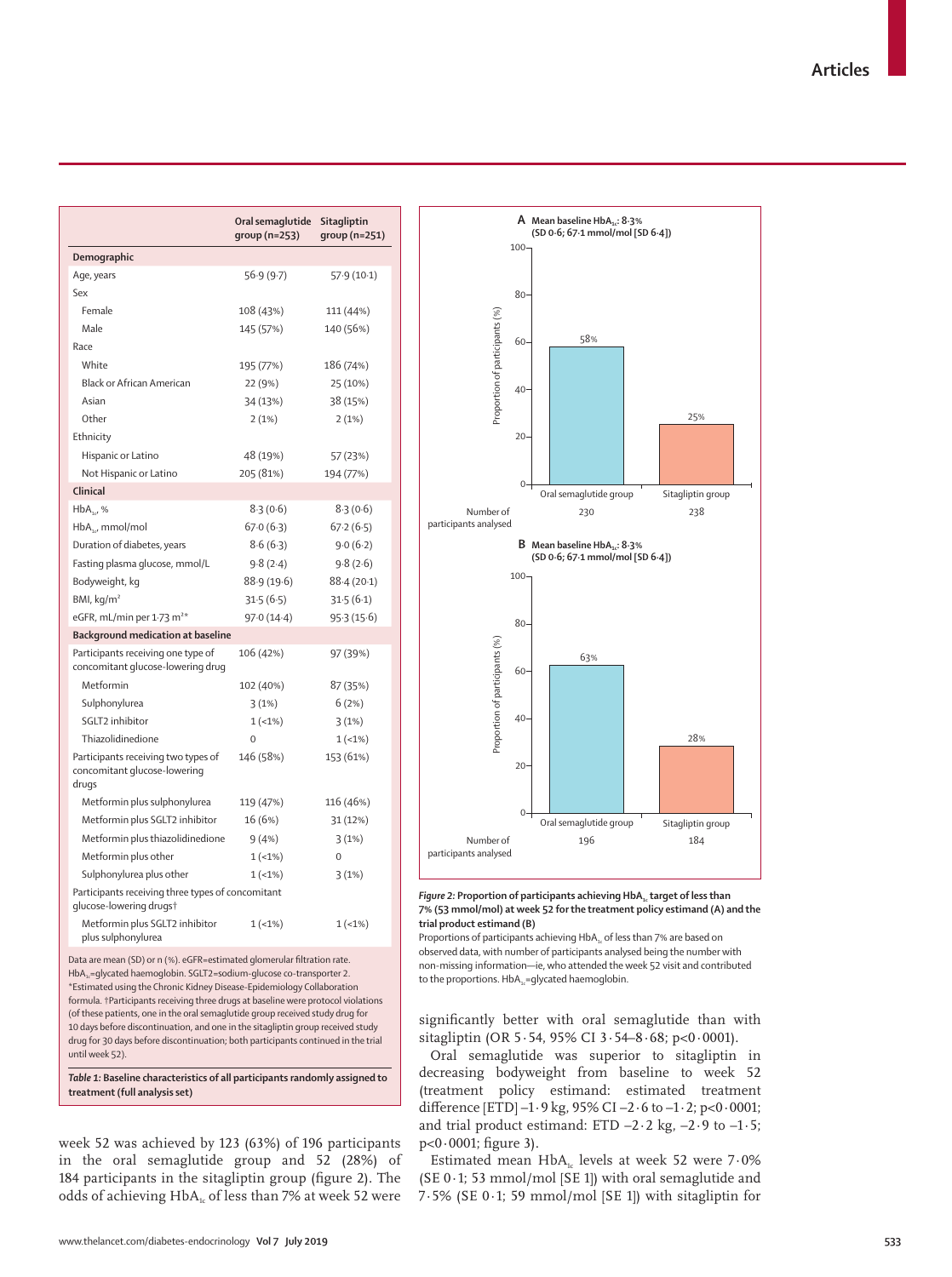

*Figure 3:* **Changes in bodyweight with oral semaglutide compared with sitagliptin by use of the treatment policy estimand (A and B) and trial product estimand (C and D)**

(A and C) Observed change in mean bodyweight over time from baseline by week, and (B and D) estimated mean change in bodyweight from baseline to week 52. For panels A and C, error bars are the SEM. For panels B and D, n are number of participants contributing to the proportions. ETD=estimated treatment difference.

the treatment policy estimand and 6·9% (SE 0·1; 52 mmol/mol [SE 1]) versus 7·6% (SE 0·1; 60 mmol/mol [SE 1]) for the trial product estimand. Oral semaglutide resulted in significantly greater decreases in  $HbA<sub>1c</sub>$  than sitagliptin did at week 52 (treatment policy estimand: ETD  $-0.5\%$ , 95% CI $-0.7$  to  $-0.4$   $[-6$  mmol/mol, 95% CI  $-7$  to  $-4$ ], p<0 $\cdot$ 0001; trial product estimand: ETD  $-0.7\%$ , –0·9 to –0·5 [–8 mmol/mol, –9 to –6], p<0·0001; figure 4).

More participants achieved a bodyweight loss of 5% or more and 10% or more with oral semaglutide than did with sitagliptin, and the odds of achieving these weight losses were significantly better with oral semaglutide than with sitagliptin (for ≥5% bodyweight loss, p<0·0001 for both estimands; for ≥10% bodyweight loss, p=0·0156 for treatment policy estimand and p=0·0065 for trial product estimand; appendix pp 12–13). Additionally, fasting plasma glucose was decreased from baseline significantly more with oral semaglutide than with sitagliptin at week 52 (treatment policy estimand, p=0·0002; trial product estimand, p<0·0001; appendix pp 12–13). Further data for supportive secondary endpoints, including change from baseline to week 52 in BMI, bodyweight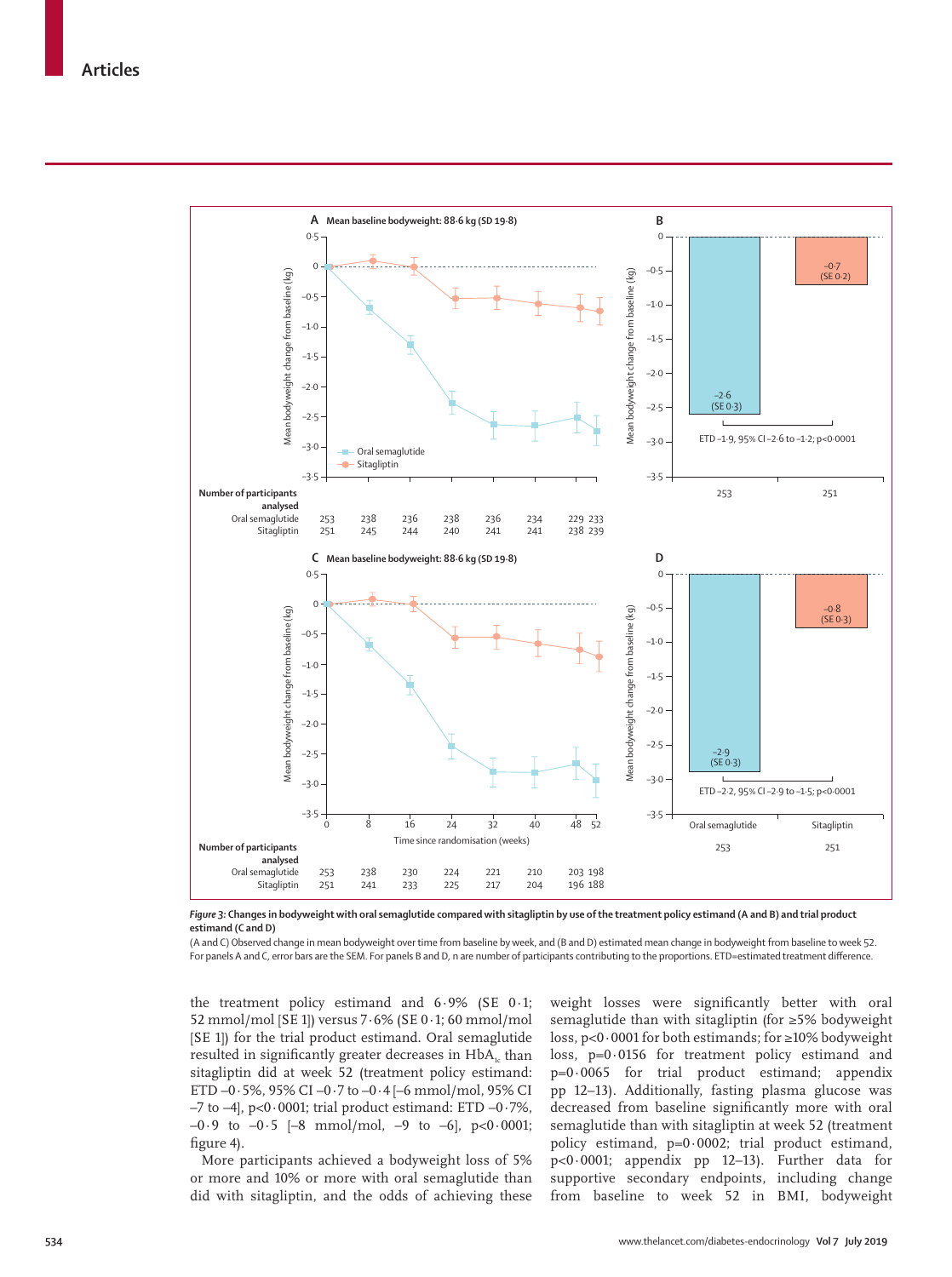

Figure 4: Changes in HbA<sub>ix</sub> with oral semaglutide versus sitagliptin by use of the treatment policy estimand (A and B) and trial product estimand (C and D) (A and C) Observed change in mean HbA<sub>1c</sub> over time from baseline by week, and (B and D) estimated mean change in HbA<sub>1c</sub> from baseline to week 52. For panels A and C, error bars are SEMs. For panels B and D, n are number of participants contributing to the proportions. Changes from baseline (67.1 mmol/mol) in HbA, in mmol/mol for the treatment policy estimand were –14 mmol/mol with oral semaglutide and –8 mmol/mol for sitagliptin, and for the trial product estimand were –15 mmol/mol with oral semaglutide and –8 mmol/mol for sitagliptin. ETD=estimated treatment difference. HbA<sub>1c</sub>=glycated haemoglobin.

percentage, waist circumference, and lipid profile, and proportion of patients achieving  $HbA_1$  of 6.5% (48 mmol/mol) or less, are reported in the appendix (pp 12–13). The results of these supportive secondary endpoints are consistent with those of the primary and confirmatory secondary endpoints.

For patient-reported outcomes, change from baseline to week 52 in DTSQ scores, satisfaction with treatment, convenience and flexibility of treatment, and total treatment satisfaction appeared similar for oral semaglutide and sitagliptin with no significant differences for either estimand (appendix p 11). The ETD significantly favoured oral semaglutide over sitagliptin with regard to decreased feelings of unacceptably high blood sugars for both estimands. No differences were seen in the SF-36 version 2 health survey responses between groups (appendix p 11).

The odds for achieving the composite supportive secondary endpoints (HbA<sub>1c</sub> less than 7% [53 mmol/mol], without hypoglycaemic episodes and without increase in bodyweight; and decrease of HbA<sub>1c</sub> of 1% or more with weight loss of 3% or more) were significantly better with oral semaglutide than with sitagliptin  $(p<0.0001$  for both estimands and both endpoints; appendix pp 12–13).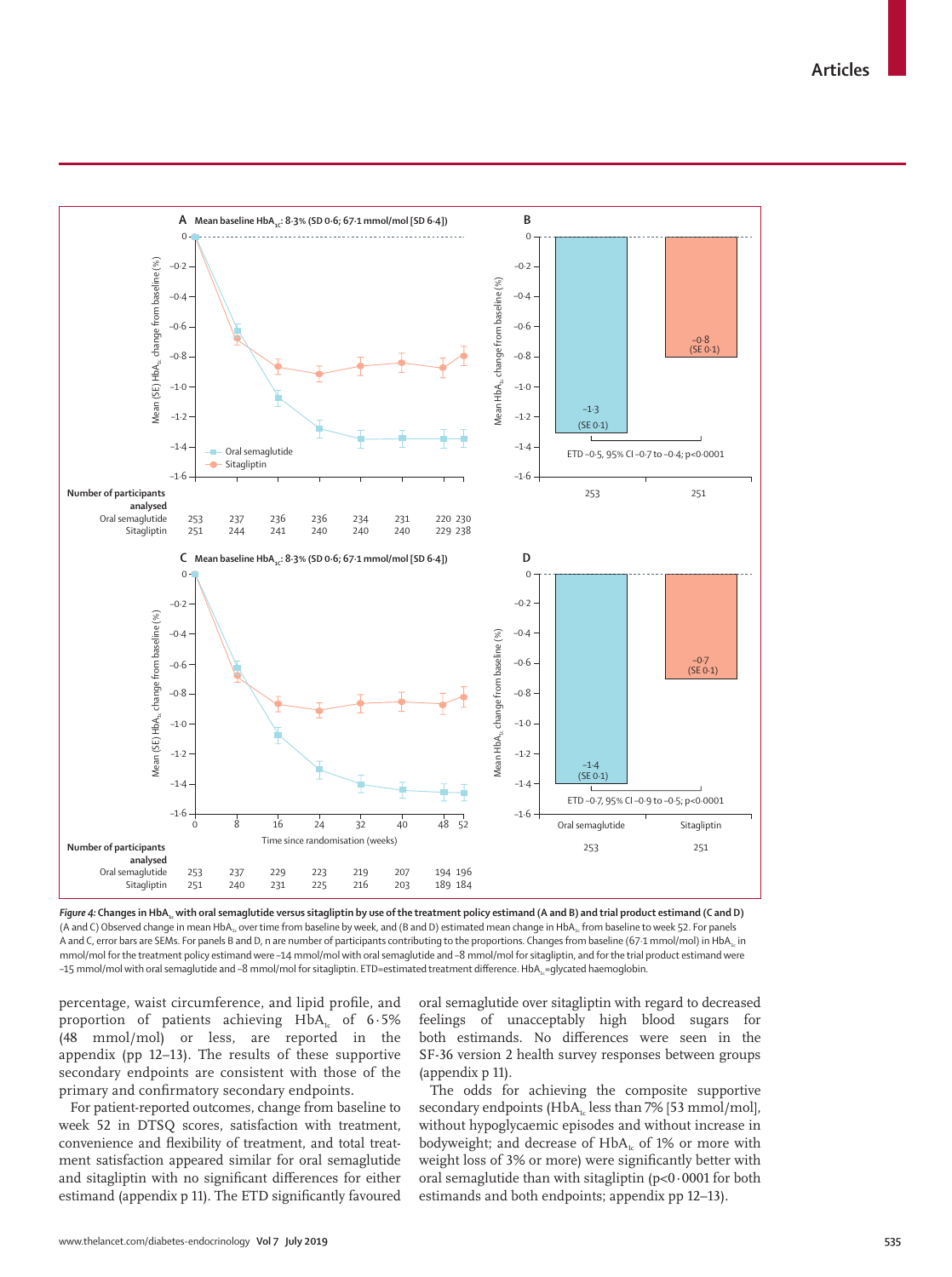|                                                                                                                                                                                                                                                                       | Oral semaglutide group (n=253)                |                     | Sitagliptin group (n=250)               |                     |  |
|-----------------------------------------------------------------------------------------------------------------------------------------------------------------------------------------------------------------------------------------------------------------------|-----------------------------------------------|---------------------|-----------------------------------------|---------------------|--|
|                                                                                                                                                                                                                                                                       | Participants with<br>at least one event       | Number of<br>events | Participants with<br>at least one event | Number of<br>events |  |
| All adverse events                                                                                                                                                                                                                                                    | 197 (78%)                                     | 768                 | 172 (69%)                               | 519                 |  |
| Serious adverse events                                                                                                                                                                                                                                                | 24 (9%)                                       | 28                  | 24 (10%)                                | 30                  |  |
| <b>Fatal events</b>                                                                                                                                                                                                                                                   | $\Omega$                                      |                     | $1 (-1\%)^*$                            | $1^*$               |  |
| Adverse event severity                                                                                                                                                                                                                                                |                                               |                     |                                         |                     |  |
| Severe                                                                                                                                                                                                                                                                | 16 (6%)                                       | 31                  | 18 (7%)                                 | 20                  |  |
| Moderate                                                                                                                                                                                                                                                              | 104 (41%)                                     | 196                 | 75 (30%)                                | 143                 |  |
| Mild                                                                                                                                                                                                                                                                  | 167 (66%)                                     | 541                 | 144 (58%)                               | 356                 |  |
| Premature discontinuation of study<br>drug due to adverse events                                                                                                                                                                                                      | 22 (9%)                                       | 35                  | 8(3%)                                   | 13                  |  |
| Most frequent cause of premature study drug discontinuation by system organ class†                                                                                                                                                                                    |                                               |                     |                                         |                     |  |
| Gastrointestinal disorders                                                                                                                                                                                                                                            | 14 (6%)                                       | 19                  | 2(1%)                                   | $\overline{2}$      |  |
| Most frequent adverse events ‡                                                                                                                                                                                                                                        |                                               |                     |                                         |                     |  |
| Nausea                                                                                                                                                                                                                                                                | 53 (21%)                                      | 83                  | 6(2%)                                   | 8                   |  |
| Nasopharyngitis                                                                                                                                                                                                                                                       | 26 (10%)                                      | 30                  | 13 (5%)                                 | 15                  |  |
| Headache                                                                                                                                                                                                                                                              | 25 (10%)                                      | 33                  | 15 (6%)                                 | 15                  |  |
| Diarrhoea                                                                                                                                                                                                                                                             | 22(9%)                                        | 25                  | 8(3%)                                   | 11                  |  |
| Abdominal pain upper                                                                                                                                                                                                                                                  | 16(6%)                                        | 17                  | 3(1%)                                   | $\overline{3}$      |  |
| Vomiting                                                                                                                                                                                                                                                              | 14 (6%)                                       | 21                  | 2(1%)                                   | $\overline{2}$      |  |
| Dyspepsia                                                                                                                                                                                                                                                             | 13 (5%)                                       | 13                  | 2(1%)                                   | $\overline{4}$      |  |
| Upper respiratory tract infection<br>$\mathbf{a}$ and the state of the state of the state of the state of the state of the state of the state of the state of the state of the state of the state of the state of the state of the state of the state of the state of | 9(4%)<br>and the contract and the contract of | 9                   | 15 (6%)<br>$1 - 0$<br>$\sim$            | 16                  |  |

\*An additional in-trial fatal adverse event occurred in the sitagliptin group, which occurred 78 days after prematu discontinuation of the study drug; both fatal events were cardiovascular deaths in participants with a history of cardiovascular disease. †Occurring in ≥3% of participants in either group. ‡Occurring in ≥5% of participants in either group, defined by use of Medical Dictionary for Regulatory Activities (version 20·1) preferred term.

*Table 2:* **On-treatment adverse events (safety analysis set)**

Fewer participants in the oral semaglutide group required rescue medication than did in the sitagliptin group (appendix p 14). Additional glucose-lowering medications used during the trial for the full analysis set are reported in the appendix (p 14). Time to first dose of rescue medication was significantly longer with oral semaglutide than with sitagliptin (hazard ratio [HR]  $0.18$ , 95% CI 0·09–0·39; p<0·0001), as was the time to additional glucose-lowering drug or rescue medication  $(HR 0.58, 0.37-0.91; p=0.0175).$ 

The number of adverse events and proportion of participants who had adverse events were higher in the oral semaglutide group (197 [78%] of 253) than in the sitagliptin group (172 [69%] of 250) during the ontreatment period (table 2). The most frequently reported adverse events were gastrointestinal events (appendix p 15), most commonly nausea and diarrhoea that were predominantly mild-to-moderate in severity and of short duration, and occurred more frequently in the oral semaglutide group than in the sitagliptin group (table 2). Most adverse events were mild-to-moderate in severity in both treatment groups. The incidence of serious adverse events was similar in the oral semaglutide and sitagliptin groups during the ontreatment period (table 2). More participants in the oral semaglutide group than in the sitagliptin group prematurely discontinued their allocated study drug because of adverse events, primarily gastrointestinal events. Most discontinuations in the oral semaglutide group occurred within the first 8 weeks of the trial (data not shown). No deaths occurred in the oral semaglutide group, and two deaths occurred during the trial in the sitagliptin group, both of which were cardiovascular deaths in participants with a history of cardiovascular disease and were judged by the investigator to be unlikely related to study drug (one during the ontreatment phase, the other during the in-trial phase; table 2; appendix p 16).

No severe hypoglycaemic episodes occurred during the trial (appendix p 17). The proportion of participants who had symptomatic hypoglycaemic episodes that were confirmed by blood glucose concentration was low and similar between treatment groups, and most episodes occurred in participants who were receiving background therapy with a sulphonylurea (appendix p 17).

 Adverse events associated with diabetic retinopathy were reported in the same proportion of participants in both groups (oral semaglutide: six [2%] of 253; sitagliptin: six [2%] of 250; in-trial period; appendix p 18). Event adjudication committee-confirmed malignant neoplasms were reported in eight (3%) of 253 participants in the oral semaglutide group and in two (1%) of 250 in the sitagliptin group, and with no clustering of malignancies to specific organ systems (appendix p 15). No cases of pancreatitis were reported. Mean lipase and amylase concentrations were increased in both treatment groups compared with baseline, with no difference between groups (data not shown). No other clinically relevant changes in blood pressure, pulse rate, or eGFR were reported (appendix p 19).

# **Discussion**

In this trial, oral semaglutide with flexible dose adjustment (3, 7, or 14 mg) was found to be superior to sitagliptin 100 mg for achievement of an  $HbA_1$ <sub>c</sub> target of less than 7% (53 mmol/mol) after 52 weeks when added to existing therapy with one or two glucose-lowering drugs in patients with type 2 diabetes. The proportion of participants who achieved this target with oral semaglutide was over twice that in the sitagliptin group despite the flexible dose-adjustment approach and despite twice as many participants receiving additional glucose-lowering drugs in the sitagliptin group compared with the oral semaglutide group. Additionally, oral semaglutide with flexible dose adjustment was superior to sitagliptin in decreasing bodyweight. In the present trial, patient-reported total treatment satisfaction, treatment convenience, and flexibility with once-daily oral semaglutide were similar to those reported for oncedaily sitagliptin, which could suggest that the dosing conditions for oral semaglutide had little effect on treatment convenience or satisfaction. These data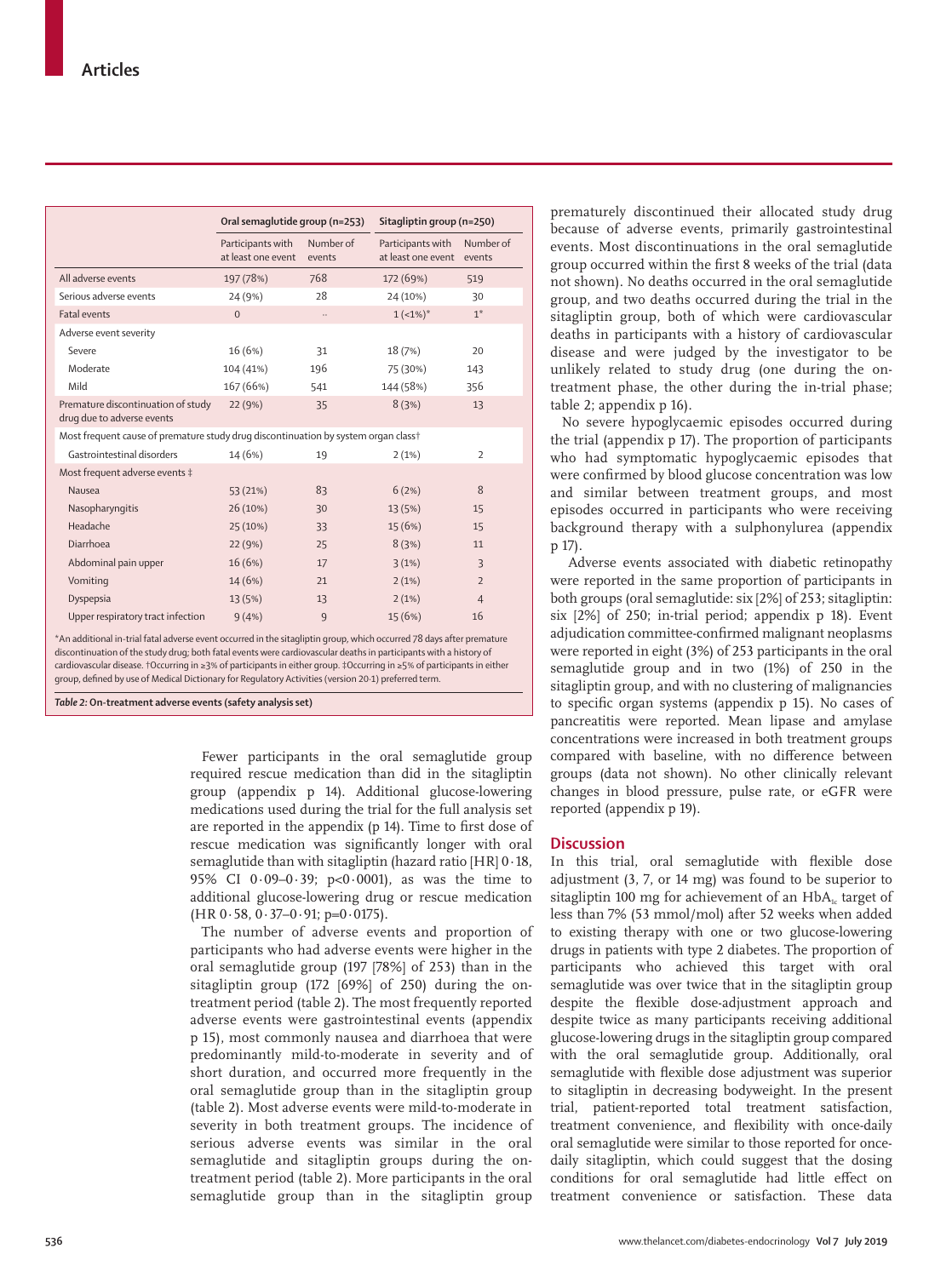suggest that treatment with oral semaglutide can be individualised and, even though at week 52 more than a third of participants were not receiving the maximum dose, it can help more patients achieve  $HbA<sub>i</sub>$  targets than sitagliptin can.

The most frequently reported adverse events were gastrointestinal in nature, most commonly nausea and diarrhoea, which were typically mild to moderate. The overall safety profile of oral semaglutide in our trial was similar to that previously reported in a phase 2 trial,<sup>20</sup> in the phase 3 PIONEER  $1^{9,10}$  and PIONEER  $3^{11}$  trials, and with that of subcutaneous semaglutide<sup>1-3</sup> and other GLP-1 receptor agonists.<sup>21,22</sup> In the present study, hypoglycaemic episodes occurred in a similar proportion of participants between the oral semaglutide group and the sitagliptin group, few with blood glucose concentrations below 3·1 mmol/L, and almost all occurred in participants receiving background sulphonylurea treatment. Notably, approximately half of participants enrolled were treated with sulphonylurea, alone or in combination with another glucose-lowering drug. Although the increased risk of hypoglycaemia with GLP-1 receptor agonists is  $low, <sup>23</sup>$  caution and close monitoring of patients is advisable when adding a GLP-1 receptor agonist to an existing treatment associated with hypoglycaemia.

Individualised dose adjustments of semaglutide could be expected to help mitigate adverse events and minimise treatment discontinuation. However, flexible dose adjustment did not decrease the prevalence of study drug discontinuations due to adverse events compared with that observed in other oral semaglutide studies.10,11,20 Indeed, in PIONEER 3, study drug discontinuation due to adverse events over 78 weeks occurred in 6% (26 of 466) of participants on 3 mg once-daily oral semaglutide, 6% (27 of 464) on 7 mg, and 12% (54 of 465) on 14 mg.10,11 In our trial, 9% of participants in the oral semaglutide group prematurely discontinued study drug due to adverse events. However, this was an open-label study of shorter duration (52 weeks) than PIONEER 3 (78 weeks), and participants were asked about adverse events at all visits, which could have influenced their decisions to discontinue treatment and might have influenced clinician or investigator focus on gastrointestinal tolerability when discussing with participants. Most adverse events that led to study drug discontinuation in the present trial occurred within the first 8 weeks of the trial, before any dose adjustment, and few additional participants discontinued therapy after the main dose escalation timepoints (immediately after weeks 8 and 16). This observation suggests that clinicians seeking increased effect in glycaemic control or weight loss might consider further escalation of oral semaglutide if tolerability is not a factor after the first few weeks of treatment.

Several considerations and potential limitations need to be addressed when interpreting these results. A strength of this trial is that it implements the estimand concept, which is now recommended by regulatory bodies.13 The two estimands used here are complementary and provide insight into treatment effects that are relevant for regulators and payers focusing on comparing treatment policies (the treatment policy estimand: data from all patients regardless of study drug discontinuation or use of rescue medication), and physicians seeking to understand the anticipated treatment effect attributable to the study drug (the trial product estimand: data from all participants that were randomly assigned to a study drug and not initiating rescue medication). In the present trial, the conclusions from the two estimands were broadly consistent, reflecting the high proportion of participants in both groups who completed treatment without use of rescue medication.

Another strength of the current trial is that it provides information that is clinically relevant for physicians who are treating patients with diabetes. This relevance was achieved by the use of a clinically important primary endpoint (achievement of the  $HbA<sub>1c</sub>$  target of less than 7% [53 mmol/mol]) and also by implementing a flexible dose-adjustment approach that more closely replicates the individualised approach of adjusting dose according to efficacy and tolerability that might be used for oral semaglutide in future clinical practice. Additionally, all participants were required to be taking stable doses of one or two glucose-lowering drugs at enrolment, with the study drugs added to this background therapy. This patient population reflects current treatment consensus, which recommends GLP-1 receptor agonists as add-on therapy after initial glucose-lowering therapy with metformin,<sup>12</sup> and supports the relevance of the trial results for clinical practice. The trial was open-label and therefore knowledge of the administered treatment could have influenced participant and investigator behaviour during the trial, including adverse event reporting. A further limitation of this trial is that the criteria for dose adjustment specified in the protocol restricted physicians to maintaining the current dose once participants reached the glycaemic targets. Consequently, the maximum potential benefits of treatment with oral semaglutide might not have been achieved in all participants.

In conclusion, this study shows the superiority of flexible dose adjustment with oral semaglutide compared with a fixed dose of the DPP-4 inhibitor sitagliptin in terms of both achievement of target  $HbA<sub>i</sub>$  and decrease in bodyweight. These benefits were observed despite the lower use of additional glucose-lowering drugs with oral semaglutide than with sitagliptin. Oral semaglutide had a safety profile consistent with the GLP-1 receptor agonist class.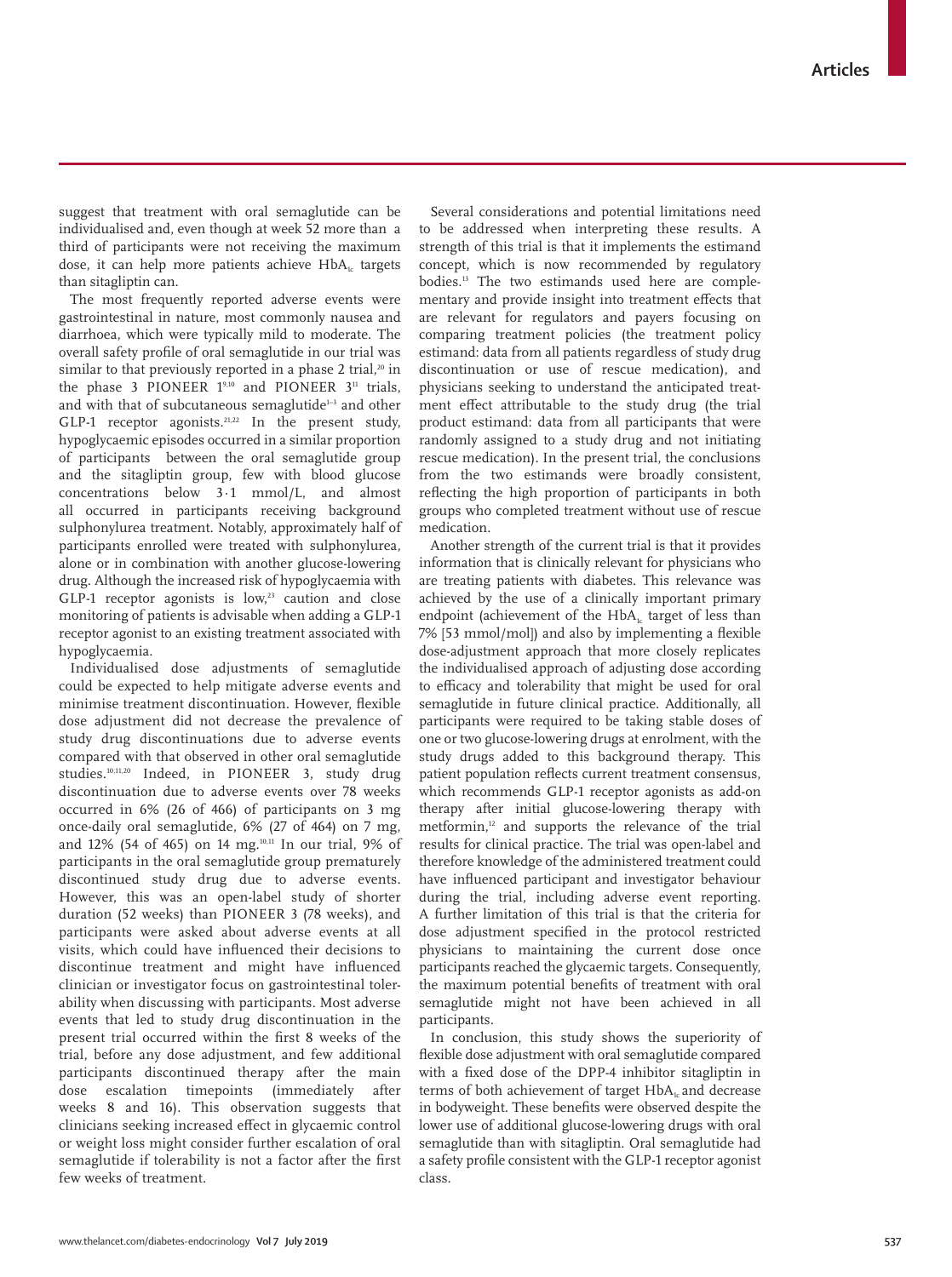#### **Contributors**

JBB, TRP, CLH, SORW, and EC contributed to the trial design. JBB, BB, AM, YMC, EC, and TRP contributed to the conduct of the trial and the data collection. EC and SORW contributed to the data analysis. All authors interpreted the data and participated in writing the manuscript, with the support of medical writing services provided by the funder. All authors read and approved the submitted version of the report.

#### **Declaration of interests**

TRP reports board membership and personal fees from Novo Nordisk, Sanofi, AstraZeneca, Arecor, and Adocia, and payment for lectures from Novo Nordisk. BB reports personal fees from Novo Nordisk, Sanofi, Lilly, AstraZeneca, Boehringer Ingelheim, Janssen, Adocia, Intarcia, Medtronic, Mannkind, and Senseonics; grant support from Novo Nordisk, Sanofi, Lilly, Boehringer Ingelheim, Janssen, Diasome, Medtronic, Mannkind, Senseonics, and DexCom; and holds shares in Aseko. AM reports board membership and consultancy fees paid to KU Leuven (Leuven, Belgium) from Novo Nordisk, Sanofi, Merck Sharp & Dome, and AstraZeneca, and payment for lectures from Novo Nordisk, Sanofi, Eli Lilly, Amgen, AstraZeneca, Novartis, Boehringer Ingelheim, Merck Sharp & Dome, and Johnson & Johnson. YMC reports grants from Sanofi, AstraZeneca, and LG, and consulting fees from Hanmi. EC, CLH, and SORW are employees of Novo Nordisk. EC and CLH hold shares in Novo Nordisk. JBB reports contracted consulting fees paid to the University of North Carolina (Chapel Hill, NC, USA) from Adocia, AstraZeneca, Dance Biopharm, Dexcom, Elcelyx Therapeutics, Eli Lilly, Fractyl, GI Dynamics, Intarcia Therapeutics, Lexicon, MannKind, Metavention, NovaTarg, Novo Nordisk, Orexigen, PhaseBio, Sanofi, Senseonics, Shenzhen HighTide, Takeda, vTv Therapeutics, and Zafgen; grant support from AstraZeneca, Eli Lilly, GI Dynamics, GlaxoSmithKline, Intarcia Therapeutics, Johnson & Johnson, Lexicon, Medtronic, Novo Nordisk, Orexigen, Sanofi, Scion NeuroStim, Takeda, Theracos, vTv Therapeutics, and the US National Institutes of Health (UL1TR002489); personal fees from Neurimmune AG; and holds stock options in Mellitus Health, PhaseBio, and Stability Health.

#### **Data sharing**

Data will be shared with researchers submitting a research proposal approved by the independent review board. Access request proposals can be found at www.novonordisk-trials.com. Data will be made available after research completion, and approval of the product and product use in the European Union and the USA. Individual participant data will be shared in data sets in a de-identified and anonymised format. There will not be any limitations on how these data can be used.

#### **Acknowledgments**

This trial was funded by Novo Nordisk A/S, Denmark. We thank the patients who took part in this trial, the investigators, all trial-site staff, and all Novo Nordisk employees involved. We thank Emisphere (Roseland, NJ, USA) for providing a license to the Eligen Technology ie, the sodium N-(8-[2-hydroxylbenzoyl] amino) caprylate component of oral semaglutide. We also thank Brian Bekker Hansen and Simon Jensen of Novo Nordisk for critically reviewing the manuscript, and Graham Allcock of Spirit Medical Communications Group for medical writing and editorial assistance (funded by Novo Nordisk A/S).

#### **References**

- Sorli C, Harashima SI, Tsoukas GM, et al. Efficacy and safety of once-weekly semaglutide monotherapy versus placebo in patients with type 2 diabetes (SUSTAIN 1): a double-blind, randomised, placebo-controlled, parallel-group, multinational, multicentre phase 3a trial. *Lancet Diabetes Endocrinol* 2017; **5:** 251–60.
- Ahmann AJ, Capehorn M, Charpentier G, et al. Efficacy and safety of once-weekly semaglutide versus exenatide ER in subjects with type 2 diabetes (SUSTAIN 3): a 56-week, open-label, randomized clinical trial. *Diabetes Care* 2018; **41:** 258–66.
- 3 Ahrén B, Masmiquel L, Kumar H, et al. Efficacy and safety of once-weekly semaglutide versus once-daily sitagliptin as an add-on to metformin, thiazolidinediones, or both, in patients with type 2 diabetes (SUSTAIN 2): a 56-week, double-blind, phase 3a, randomised trial. *Lancet Diabetes Endocrinol* 2017; **5:** 341–54.
- 4 Aroda VR, Bain SC, Cariou B, et al. Efficacy and safety of once-weekly semaglutide versus once-daily insulin glargine as add-on to metformin (with or without sulfonylureas) in insulin-naive patients with type 2 diabetes (SUSTAIN 4): a randomised, open-label, parallel-group, multicentre, multinational, phase 3a trial. *Lancet Diabetes Endocrinol* 2017; **5:** 355–66.
- 5 Rodbard HW, Lingvay I, Reed J, et al. Semaglutide added to basal insulin in type 2 diabetes (SUSTAIN 5): a randomized, controlled trial. *J Clin Endocrinol Metab* 2018; **103:** 2291–301.
- 6 Pratley RE, Aroda VR, Lingvay I, et al. Semaglutide versus dulaglutide once weekly in patients with type 2 diabetes (SUSTAIN 7): a randomised, open-label, phase 3b trial. *Lancet Diabetes Endocrinol* 2018; **6:** 275–86.
- 7 Marso SP, Bain SC, Consoli A, et al. Semaglutide and cardiovascular outcomes in patients with type 2 diabetes. *N Engl J Med* 2016; **375:** 1834–44.
- 8 Buckley ST, Bækdal TA, Vegge A, et al. Transcellular stomach absorption of a derivatized glucagon-like peptide-1 receptor agonist. *Sci Transl Med* 2018; **10:** eaar7047.
- Aroda VR, Rosenstock J, Terauchi Y, et al. Effect and safety of oral semaglutide monotherapy in type 2 diabetes—PIONEER 1 trial. *Diabetes* 2018; **67** (suppl 1)**:** 2-LB (abstr).
- 10 Aroda V, Rosenstock J, Terauchi Y, et al. Effect and safety of oral semaglutide monotherapy in type 2 diabetes—PIONEER 1 trial. American Diabetes Association congress; Orlando, FL; June 22–26, 2018. Poster 2-LB. https://ada.scientificposters.com/ index.cfm?k=usd9k0hopp (accessed May 28, 2019).
- Rosenstock J, Allison D, Birkenfeld AL, et al. Effect of additional oral semaglutide *vs* sitagliptin on glycated hemoglobin in adults with type 2 diabetes uncontrolled with metformin alone or with sulfonylurea: the PIONEER 3 randomized clinical trial. *JAMA* 2019; **321:** 1466–80.
- Davies MJ, D'Alessio DA, Fradkin J, et al. Management of hyperglycemia in type 2 diabetes, 2018. A consensus report by the American Diabetes Association (ADA) and the European Association for the Study of Diabetes (EASD). *Diabetes Care* 2018; **41:** 2669–701.
- 13 International Council for Harmonisation of Technical Requirements for Pharmaceuticals for Human Use. ICH harmonised Guideline. Estimands and sensitivity analysis in clinical trials E9(R1). June 16, 2017. http://www.ich.org/fileadmin/Public\_Web\_Site/ICH\_ Products/Guidelines/Efficacy/E9/E9-R1EWG\_Step2\_ Guideline\_2017\_0616.pdf (accessed May 10, 2019).
- 14 European Medicines Agency. Ozempic summary of product characteristics. 2018. https://www.ema.europa.eu/documents/ product-information/ozempic-epar-product-information\_en.pdf (accessed May 10, 2019).
- 15 McMurray JJ, Adamopoulos S, Anker SD, et al. ESC guidelines for the diagnosis and treatment of acute and chronic heart failure 2012: The Task Force for the Diagnosis and Treatment of Acute and Chronic Heart Failure 2012 of the European Society of Cardiology. Developed in collaboration with the Heart Failure Association (HFA) of the ESC. *Eur J Heart Fail* 2012; **14:** 803–69.
- 16 Inzucchi SE, Bergenstal RM, Buse JB, et al. Management of hyperglycaemia in type 2 diabetes, 2015: a patient-centred approach. Update to a position statement of the American Diabetes Association and the European Association for the Study of Diabetes. *Diabetologia* 2015; **58:** 429–42.
- Garber AJ, Abrahamson MJ, Barzilay JI, et al. Consensus statement by the American Association of Clinical Endocrinologists and American College of Endocrinology on the comprehensive type 2 diabetes management algorithm - 2018 executive summary. *Endocr Pract* 2018; **24:** 91–120.
- 18 Seaquist ER, Anderson J, Childs B, et al. Hypoglycemia and diabetes: a report of a workgroup of the American Diabetes Association and the Endocrine Society. *Diabetes Care* 2013; **36:** 1384–95.
- 19 Little RJA, Rubin DB. Statistical analysis with missing data, 1st edn. New York, NY: John Wiley and Sons, 1987.
- Davies M, Pieber TR, Hartoft-Nielsen ML, Hansen OKH, Jabbour S, Rosenstock J. Effect of oral semaglutide compared with placebo and subcutaneous semaglutide on glycemic control in patients with type 2 diabetes: a randomized clinical trial. *JAMA* 2017; **318:** 1460–70.